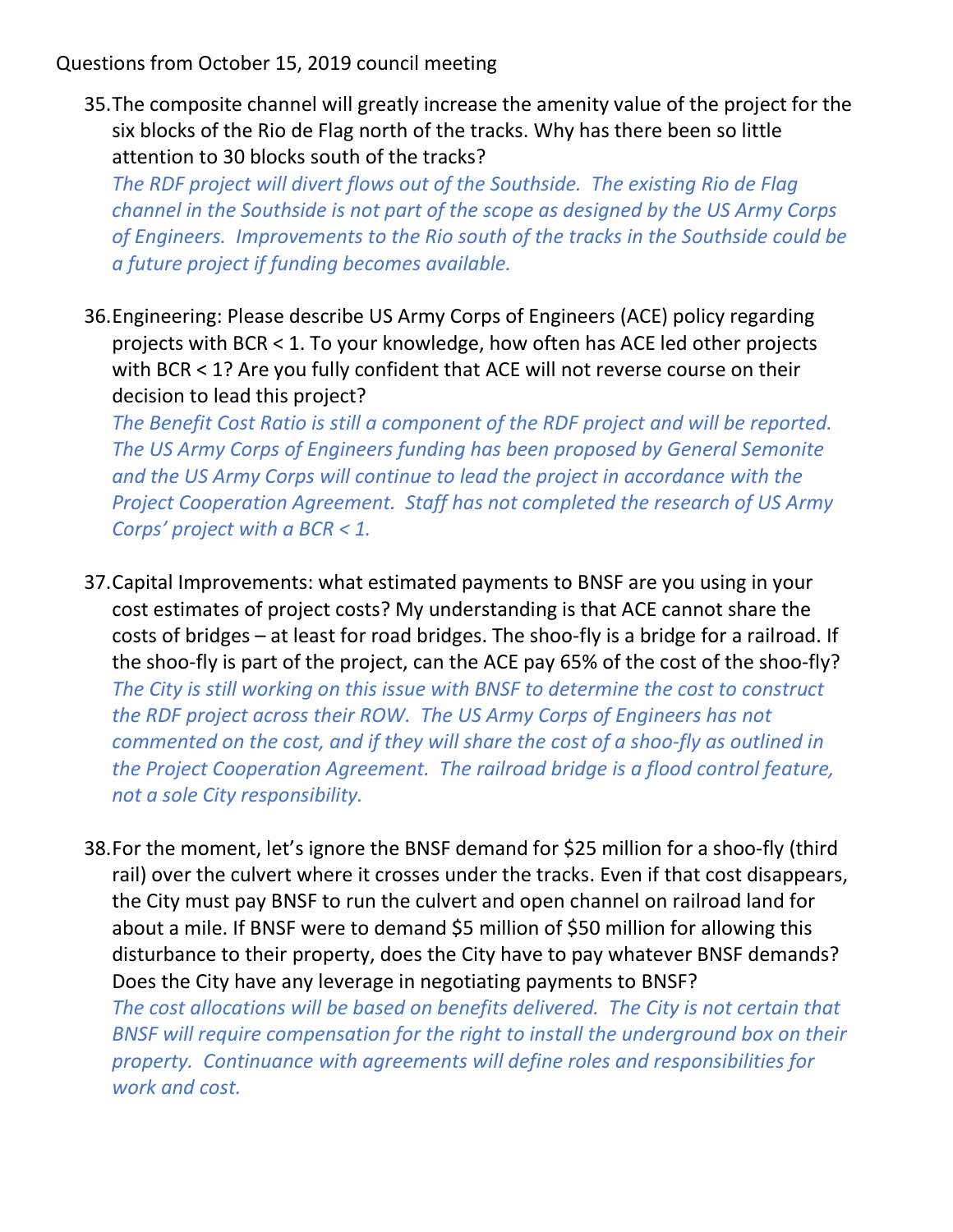39.If the ACE project is built, would there be public access to the half-mile of open channel on BNSF land?

The open channel in the lower reach is on BNSF and City property. The City cannot guarantee public access on BNSF property.

40.To what extent does the current project plan differ from the project (Alternative 6b) that the ACE approved in the Final Environmental Impact Statement (FEIS) of September 2000? Do you have any concerns about proceeding with a project that differs from the project approved in the FEIS, especially when the FEIS will be 20 years old by the time City Council is asked to commit to the project? The current plan and alternative 6B differ in, the upper reach, Bonito Rd. to Route 66, 6B proposed a soil and riprap channel with two blocks of a covered channel, the approved plan is an underground concrete box culvert with the composite channel on top. The City has had no indication from the US Army Corps of Engineers that the current scoped project is not approved or that there are any issues with the environmental process. The design is managed by the US Army Corps of Engineers and it is in final review.

41.On an ACE project, the local partner (City of Flagstaff) must pay 100% of the cost of bridges. In the mid-2000s, the ACE design included an open channel from Frances Short Pond to the railroad, but the City asked ACE to underground the Rio because the ACE plan required 7 new bridges (including 5 vehicle bridges and 2 pedestrian bridges) between Frances Short Pond to the railroad. Did the City ever consider building low-water crossings of the Rio that would cost a tiny fraction of bridges? (photos of 2 types of low-water crossings below. Basically, they allow vehicles and pedestrians to cross when the stream is dry or low flow, but to take another route during the few days per year when the water is deep)

The City is responsible for all bridge relocations but in no case for more than 35% of the total project cost. Elimination of the bridges was a result of the value engineering to use a concrete box culvert. The City has always felt that maintaining the Aspen, Beaver, Cherry, Dale and Bonito street crossings to be critical to community connectivity in the downtown area and the current design eliminates the need for low flow crossings and street closures.